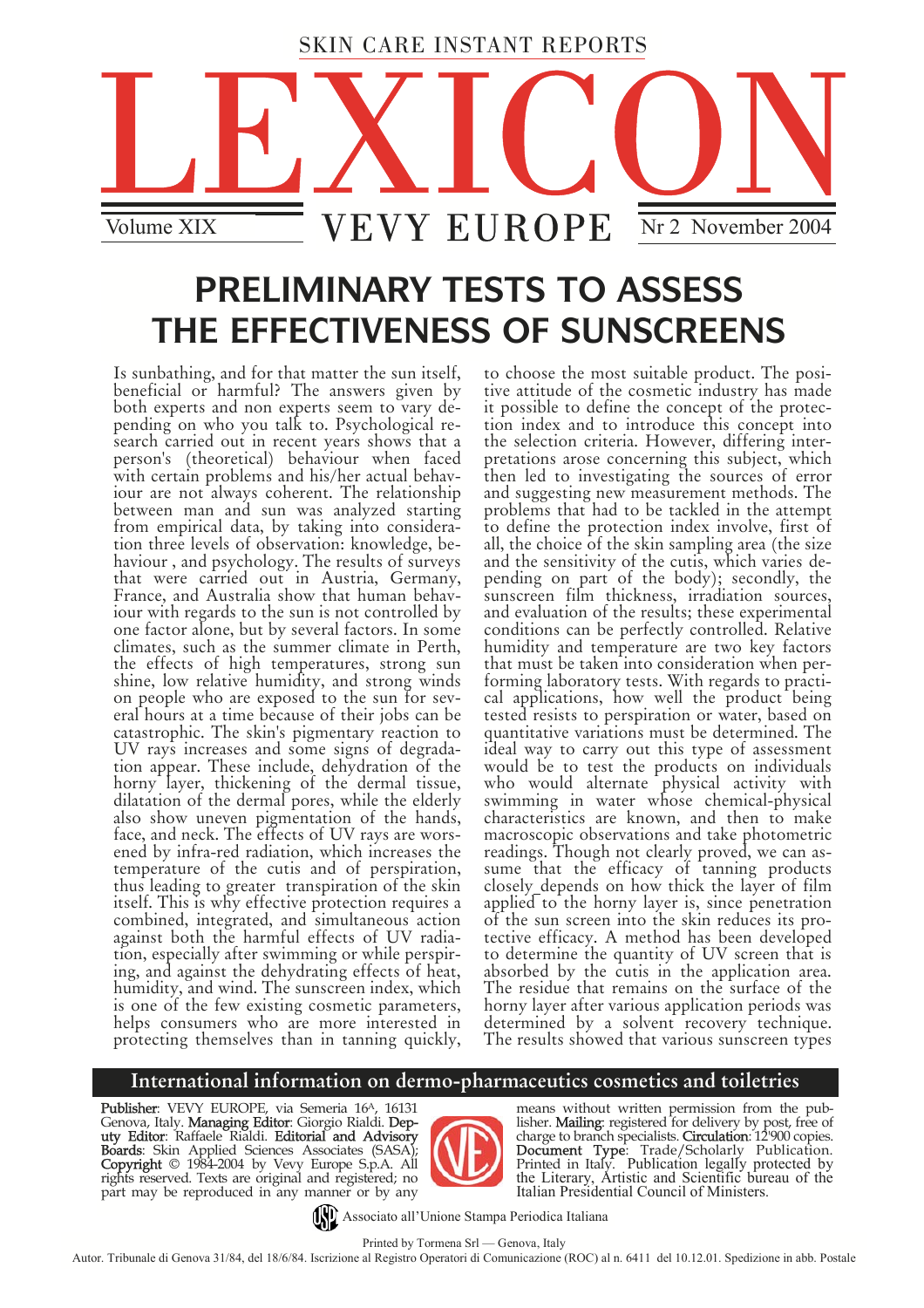

(aminobenzoates, cinnamates, salicylates) penetrate the skin and that the depth of penetration may vary depending on where the sunscreen is applied, the application time, and the composition of the "carrier". In order to better understand the mechanisms the sun deploys on the cutis, an electronic paramagnetic resonance (EPR) study was carried out on the free radicals that are formed by irradiation of the proteinaceous components of the cutis. After performtides that was presented at the X IFSCC Congress in London, a further study was conducted on the keratin of the cutis horny layer and on collagen. With regards to keratin, UV rays cause the production of radicals such as "-NH-CH-R", which react with the glycine content of adjacent proteinaceous chains, thus forming<br>radicals -NH-CH-CO<sub>3</sub>; while, for collagen, besides -NH-CH- $CO<sub>3</sub>$ , free radicals such as alanine radicals (-NH-CH-CH<sub>3</sub>) at -160<sup>o</sup>C and (-NH- $C(CH<sub>3</sub>)$ -CO-) radicals at -20 $^{\circ}$ C, can be observed. These results help us to better understand both the mechanisms leading to early ageing of the cutis when exposed to the sun, and the transformation of collagen into reticulate proteins which D.A. Hall called "false elastins". The study that was conducted on the free radicals which are formed in the horny layer keratin also allows for an in-depth investigation of the protective role played by the melanin-based pigments of the cutis. As a preliminary measurement of UV screen affinity with the horny layer, it is possible to determine screen absorption on sheep's wool. It is also possible to measure screen affinity on pig skin by removing the cutis some time after having treated and washed it with water, and then measuring the remaining sun screen residue. According to Ippen, it is also possible to obtain "in vivo" laboratory test models by determining the sunscreen index before and after washing with water. Tangible results can be obtained by tests performed on humans exposed to the sun by means of the Fitzpatrick, Pathak, and Greiter methods. Generally speaking, the protection index is measured at intervals of several hours with one or two 15-20 minute swims in between. These methods have shown that water/oil emulsions usually withstand washing better than oil/water emulsions do, although the opposite may occur in some cases. It may also be assumed that UV rays and product application times may affect the screen's affinity with the horny layer. Another method, which is based on highperformance liquid chromatography, has been developed o analyze optical isomer traces of urocanic acid (UCA). The influence that age, gender, skin area the sample is taken from, and the season have on the quantity of UCA and on the optical (cis-trans) isomer ratio found on the cutis surface was studied. The results showed that: the total amount of UCA is not related to age or gender; it decreases in summer, while the

cis isomer ratio increases; the cis-isomer ratio is higher on the forearms and cheeks, while trans isomers prevail on the back. It has been observed that photochemical irradiation causes cis-trans isomerization both ways. These reactions are quick in water and the equilibrium constant varies depending on the intensity of the light. The protection index of a watery solution of sodium urocanate that is photochemically isomerized is almost equal to the protection index of a trans isomer solution.

These results lead us to believe that both isomers act as screens and that the photoprotective effect is not only caused by isomerization energy but also by photoabsorption. This opinion is supported by the fact that 4-5imidazolylmethylidene monosodium malonate, which is not photochemically isomerized, has a screening effect. Therefore, we believe that the amount of UCA in the cutis, the thickness of the horny layer, and the melanin content of the epidermis are all important factors for the sunscreen protection effect.

## **Prove preliminari sull'efficacia dei filtri solari**

Il sole ed i bagni di sole sono salutari o pericolosi? La risposta, sia per gli esperti che per le persone prive di conoscenze scientifiche, sembra variare da individuo ad individuo. La ricerca psicologica di questi ultimi anni rivela che il comportamento dell'uomo d'innanzi ad un certo tipo di problema ed il suo comportamento effettivo costituiscono due livelli non necessariamente sovrapponibili. A partire da dati empirici, si é analizzato il problema uomo-sole, considerando i tre livelli di osservazioni: sfera della conoscenza, del comportamento e psicologica. I risultati di una inchiesta estesa all'Austria, Germania, Francia ed Australia rivela che il comportamento umano riguardo al sole non è controllato da una motivazione unidimensionale ma da più fattori. Gli effetti di un clima come quello di Perth in estate, caratterizzato da temperature elevate, notevole irradiazione solare, debole umidità relativa e venti forti sono catastrofici per quelle persone esposte per lungo tempo al sole per motivi di lavoro. La risposta pigmentaria della pelle ai raggi UV. risulta accresciuta ed appaiono segni di degradazione quali disseccamento dello strato corneo, ingrossamento del tessuto superficiale, dilatazione dei pori e, negli anziani, pigmentazione ineguale delle mani, del viso e del collo. Gli effetti dei raggi UV sono aggravati inoltre dall'irraggiamento infrarosso che accresce la temperatura della pelle e la sudorazione, provocando una maggiore traspirazione della pelle stessa. Una protezione efficace richiede dunque contemporaneamente un'azione combinata contro gli effetti nocivi degli UV, soprattutto dopo il bagno e in periodo di traspirazione, e contro gli effetti disidratanti del calore, dell'umidità e del vento. L'indice di protezione solare, uno dei rari parametri misurati in cosmesi, facilita la scelta del consumatore più desideroso di proteggersi che di abbronzarsi rapidamente. L'attitudine positiva dell'industria cosmetica ha permesso di definire questa nozione di indice di protezione e di introdurla nei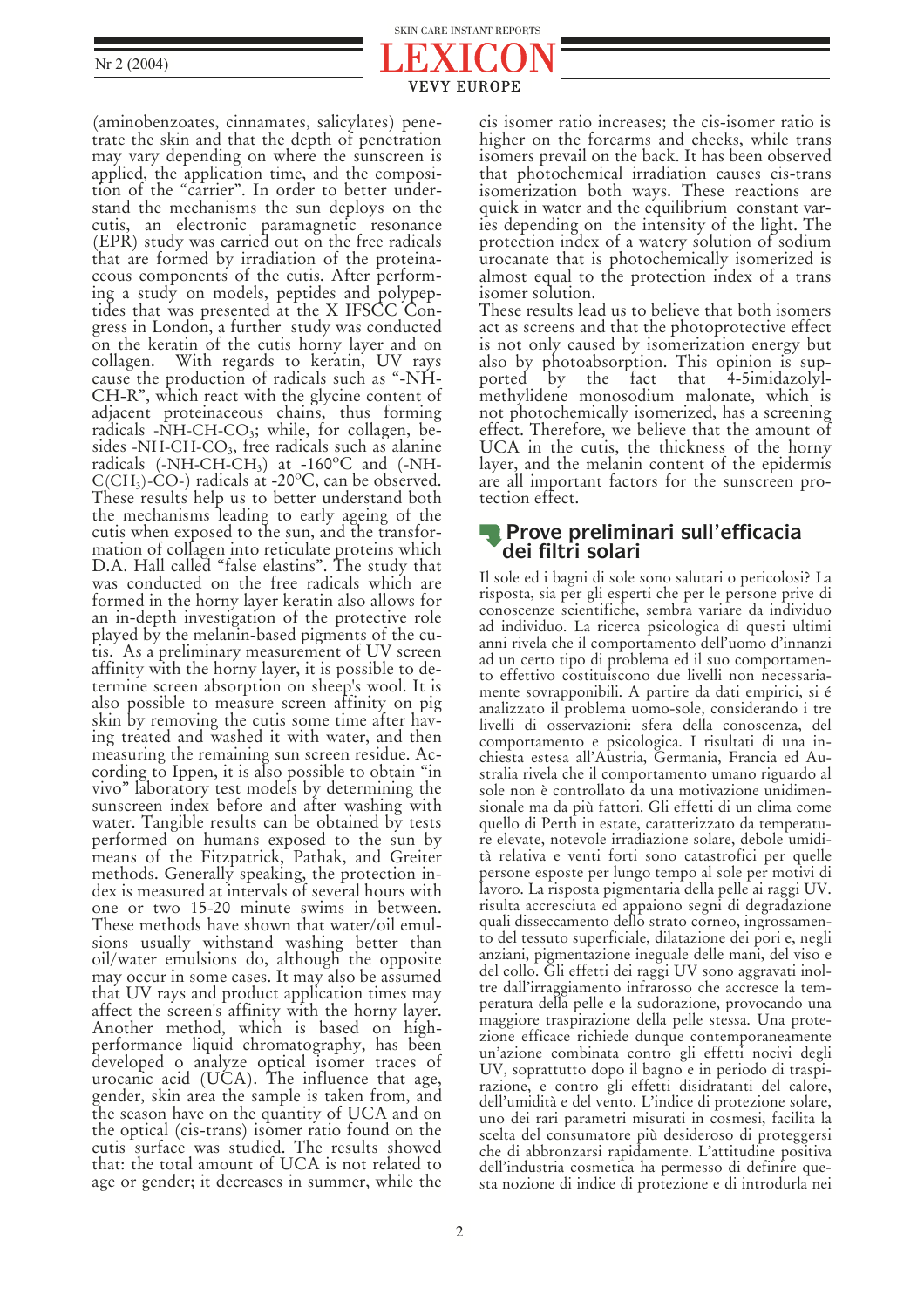## **EUROPE** SKIN CARE INSTANT REPORTS

criteri di scelta. Tuttavia sono sorte interpretazioni divergenti a questo riguardo ed hanno portato a considerare le sorgenti di errore ed a proporre nuovi metodi di misurazione. I problemi incontrati nel corso della determinazione dell'indice di protezione sono, prima di tutto, la scelta del campione di superficie cutanea (le sue dimensioni, la sensibilità variabile della pelle a seconda della zona), la misura dello spessore del film di protezione, le scelte delle sorgenti di irraggiamento e la valutazione dei risultati; è possibile controllare perfettamente queste condizioni sperimentali. Due fattori importanti relativi al controllo di laboratorio sono l'umidità relativa e la temperatura. Per l'applicazione pratica è necessario determinare la resistenza del prodotto in esame alle variazioni quantitative dovute al sudore o all'acqua. Il metodo di valutazione ideale sarebbe un test su individui che alternino attività fisiche con bagni in acqua, con caratteristiche chimico-fisiche note, ed effettuare quindi osservazioni macroscopiche e letture fotometriche. Nonostante non sia chiaramente provato, si suppone che l'efficacia dei prodotti solari sia legata direttamente allo spessore del film lasciato sulla superficie dello strato corneo dal momento che la penetrazione del filtro riduce il suo effetto protettore. È stata messa a punto una metodica per determinare la quantità di sostanza filtrante i raggi UV penetrata nella cute nel sito di applicazione. Il residuo che permane sullo strato corneo, dopo periodi di applicazione di diversa durata, viene determinato con l'aiuto di una tecnica di recupero mediante solventi. I risultati hanno mostrato che diversi tipi di filtri (aminobenzoati, cinnamati, salicilati) penetrano nella pelle ed il grado di penetrazione dipende dal sito, dal tempo di applicazione e dalla composizione del *carrier*. Al fine di meglio comprendere i meccanismi di azione del sole sulla pelle sono stati studiati, tramite risonanza paramagnetica elettronica (RPE) , i radicali liberi formati per irradiazione dei costituenti proteici cutanei. Dopo studio su modelli, peptidi e polipeptidi, presentati al X Congresso IFSCC di Londra, si è intrapreso lo studio della cheratina dello strato corneo e del collagene della pelle. Per quanto riguarda la cheratina, i raggi UV producono radicali del tipo –NH-CH-R che reagiscono con la glicina, contenuta nelle catene proteiche vicine, per formare dei radicali -NH-CH-CO<sub>3</sub>; per il collagene invece si osservano, oltre ai radicali -NH-CH-CO<sub>3</sub> dei radicali liberi del tipo dell'alanina (-NH-CH-CH<sub>3</sub>) a -160°C e radicali (-NH-C(CH3)-CO-) a -20°C. Questi risultati permettono una migliore comprensione dei meccanismi che conducono all'invecchiamento prematuro della pelle esposta al sole ed alla formazione, a partire dal collagene, di proteine reticolate chiamate da D.A. Hall "pseudoelastine". Lo studio dei radicali liberi formati nella cheratina dello strato corneo permette inoltre una discussione più approfondita sul ruolo protettore dei pigmenti melaninici cutanei. Come misura preliminare dell'affinità delle sostanze filtranti dei raggi UV per lo strato corneo, si possono effettuare misurazioni di assorbimento dei filtri sulla lana di montone. Si può in seguito determinare la loro affinità per la pelle di maiale, asportando la pelle precedentemente trattata e lavata con acqua dopo un tempo dato e dosando infine il filtro. È possibile ugualmente realizzare in laboratorio dei modelli speri-



#### *Wosene Kosrof.*

mentali in vivo secondo Ippen, determinando l'indice di protezione solare prima e dopo detersione con acqua. Dei risultati concreti possono infine essere ottenuti grazie a prove effettuate sull'uomo, esposto al sole, secondo i metodi di Fitzpatrick, Pathak e Greiter: in generale, si determina l'indice di protezione a diverse ore, intercalando uno o due periodi di bagni della durata di 15-20 minuti. Questi metodi hanno mostrato che normalmente le emulsioni acqua/olio resistono meglio delle emulsioni olio/acqua al lavaggio, anche se in qualche caso può avvenire il contrario. Si può altresì supporre che i raggi UV ed i tempi di applicazione del prodotto giochino un ruolo sull'affinità dei filtri per lo strato corneo. È stato inoltre messo a punto un metodo utilizzante la cromatografia liquida ad alta *performance* per analizzare tracce di isomeri ottici dell'acido urocanico (UCA). Si è studiata l'influenza dell'età, del sesso, del sito cutaneo prelevato e della stagione sulla quantità di UCA ed il rapporto di isomeri ottici (cis-trans) trovati sulla superficie della cute. Sono stati ottenuti i seguenti risultati: la quantità totale di UCA non ha alcuna relazione con l'età od il sesso; essa decresce in estate, ma il tasso dell'isomero cis aumenta; il tasso di questo isomero è più elevato sull'avambraccio e sulla guancia, contrariamente alla schiena dove il trans è predominante. È stato osservato per irradiazione fotochimica l'isomerizzazione cis-trans nei due sensi. Questa isomerizzazione nell'acqua sono rapide e la costante di equilibrio varia con l'intensità luminosa. L'indice di protezione di una soluzione acquosa di urocanato sodico isomerizzato fotochimicamente è sensibilmente uguale a quella di una soluzione di isomero trans.

Questi risultati lasciano pensare che i due isomeri esercitino un'azione filtrante e che l'effetto fotoprotettore è dovuto non solamente all'energia di isomerizzazione ma anche al fotoassorbimento. Questa supposizione è confermata dal fatto che il 4-5 imidazolilmetilidene malonato monosodico, che non è isomerizzato fotochimicamente, presenta un effetto filtrante. Si pensa quindi che la quantità di UCA nella pelle sia importante per la protezione *vis-a-vis* del sole, come pure lo spessore dello strato corneo ed il contenuto in melanina dell'epidermide.